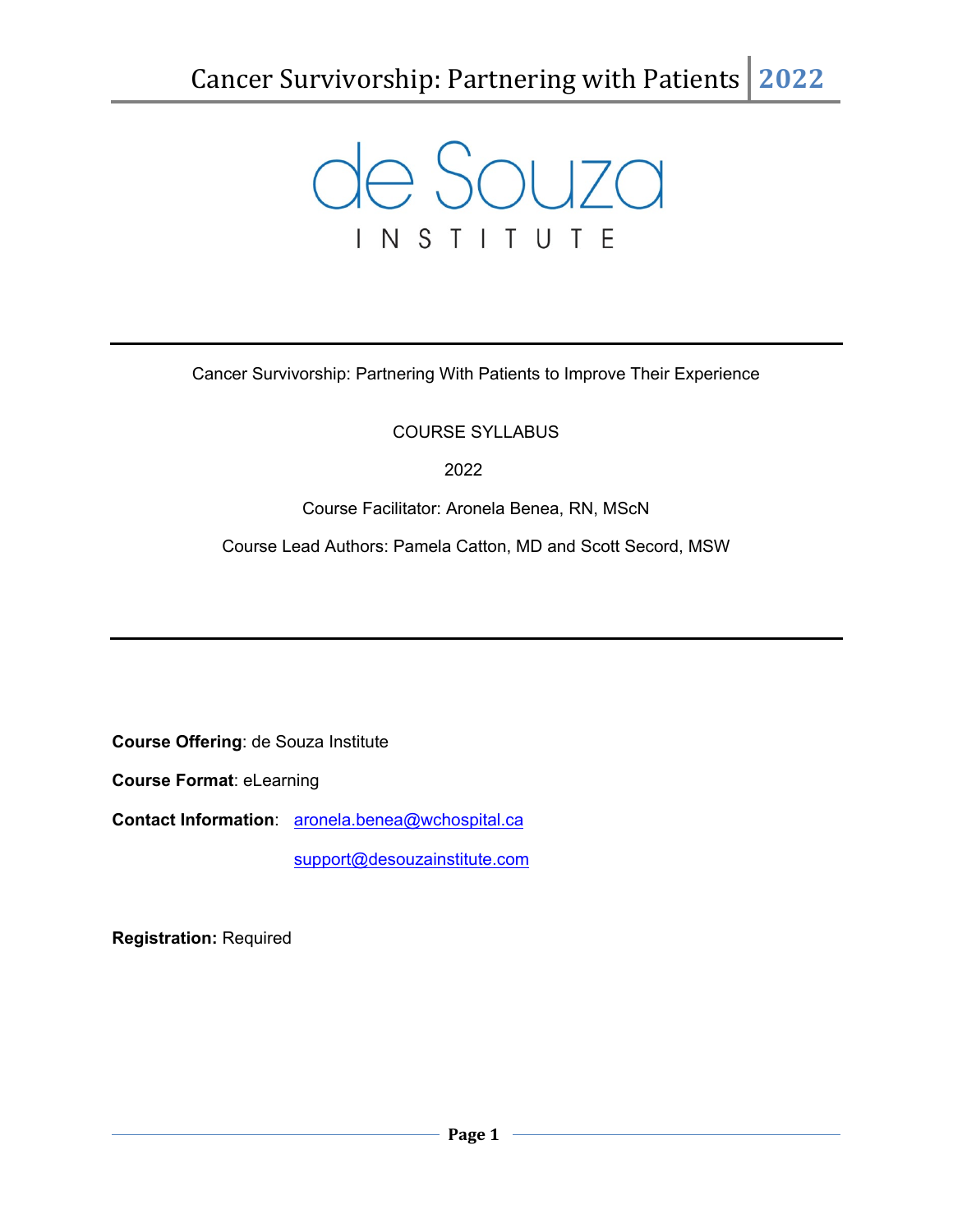# **A. COURSE DESCRIPTION**

This survivorship course is suitable for any health care professional working with cancer survivors in the hospital or community setting. An outstanding team of interprofessional educators contributed to the content development addressing general survivorship issues common to all cancers types.

The course takes a patient-centred approach focusing on best practices and strategies to enable patients in self-management and self-care in the three core areas of survivorship: managing their health care, dealing with the consequences of cancer and its treatment, and adopting healthy lifestyle behaviours. The course includes eight modules and is self-directed and interactive. Upon completion of the course you will receive 0.5 credit in the domain of *Therapeutic and Supportive Relationships*.

# **B. COURSE OBJECTIVES**

By the end of this course, you will be able to:

- Identify the challenges cancer survivors might face post cancer treatment in the following four domains: physical, emotional, social and spiritual
- Explain the rationale for post treatment cancer care to cancer survivors and what would be included in the post treatment care
- Direct survivors to appropriate self-management resources and supports
- Provide helpful tips to manage common side effects and late effects of cancer and treatment
- Identify strategies that can be utilized to promote wellness after cancer treatment
- Identify opportunities and develop a personal plan to build stronger practices in survivorship care

## **C. MODE OF LEARNING**

The main mechanism to facilitate learning in this course will be eLearning.

#### *eLearning*

eLearning, offered through the de Souza eLearning centre, will cover the following activities: the application of knowledge related to the course topic, self-directed reading assignments, selfreflection activities and discussions, and module quizzes. The eLearning environment fosters a self-directed approach for participants to progress through the modules at a convenient time, either at home or work. The course timetable in Section H of the course syllabus outlines weekly expectations for participants.

- Learning and application: Sections and modules are developed to reflect the latest knowledge in Cancer Survivorship. The content is up to date and the learning format is interactive.
- Readings are intended to enhance the eLearning content surrounding key topic areas.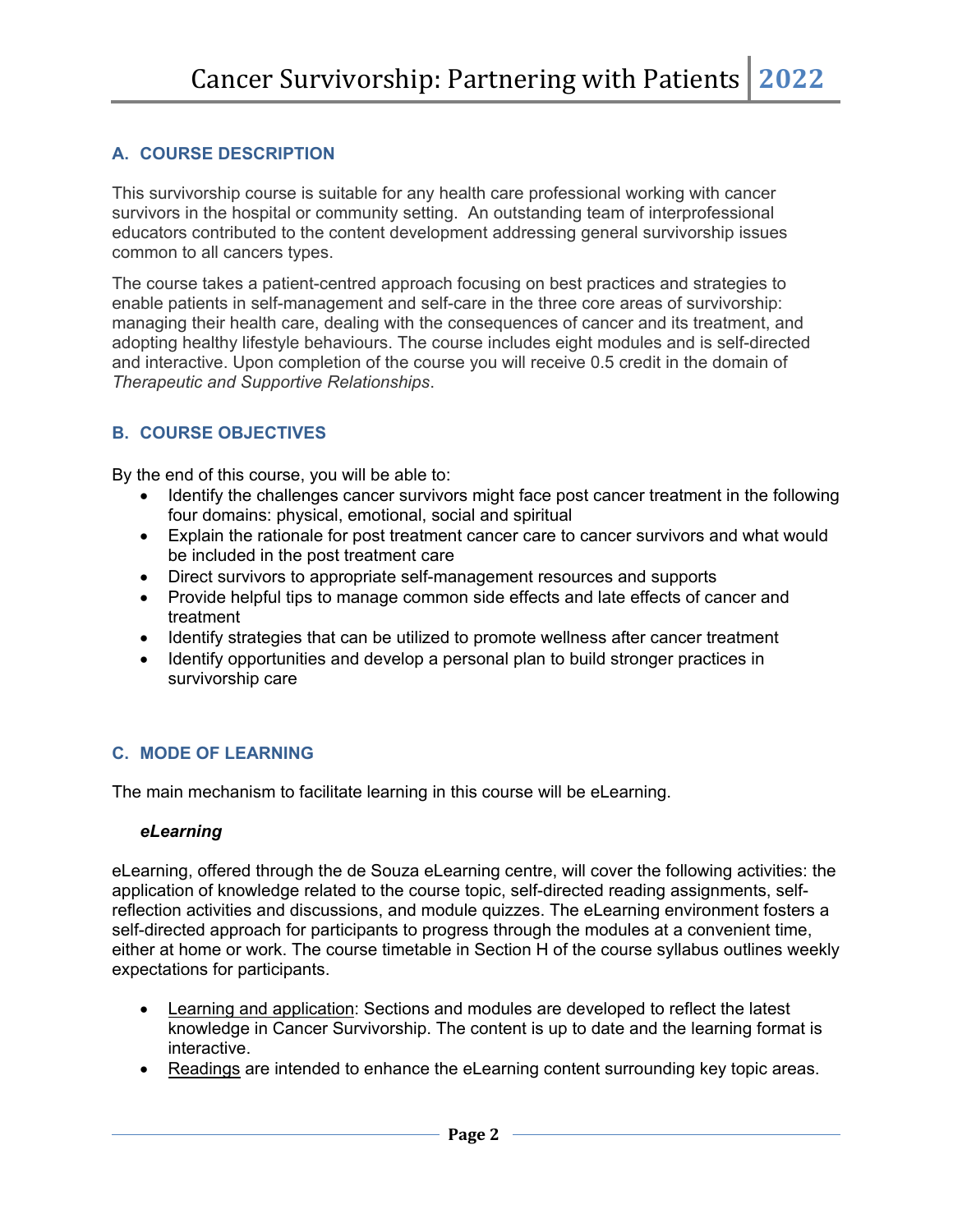- Discussion forum via the eLearning platform is intended to engage all participants enrolled in the course. This is a form of learning that really depends on the active participation of the group. Online discussions regarding module content, readings or activities will enhance knowledge acquisition, reflection, understanding, and sharing. It is encouraged that you share experiences, ideas or resources from clinical practice with others in the course.
- Technical support will be provided throughout the course.

## **D. MODES OF EVALUATION**

As part of the evaluation process, you are required to complete the following:

- A baseline evaluation: this survey assesses your knowledge, attitude, confidence, and learning needs before you begin the eLearning modules of the course.
- eLearning modules/units/sections, required readings and discussion forum postings: It is expected that you will participate in a meaningful way to demonstrate learning through the weekly collaborative forum discussions. Each section will have a quiz that can be redone, until all answers are understood.
- Section discussions: Each section will have a collaborative discussion board with weekly discussion questions posted. Participants will be marked for their participation in each week's discussion according to the discussion rubric for the course (see Appendix A).
- Randomized final exam, covering interprofessional competencies from each module.
- The passing grade for the course is 70%. A rubric articulating the grading formula is available in Appendix B.
- Post evaluation: At the end of the course, you will be required to complete a post course evaluation. This will be facilitated electronically through eLearning.

When you have met the all the above requirements, you will receive a downloadable certificate of completion via your ePortfolio account and will receive a credit towards your de Souza designation. Please note: the certificate of completion will be available two weeks after the closing of the online course.

Participants who have difficulty meeting timelines in the course, must contact the course facilitator to discuss if alternative options are feasible.

## **E. COMPETENCIES**

A number of competencies will be evident within each module as encompassed by the learning objectives. The competencies are interprofessional. Each participant should reflect on the content addressed and how they influence them within their current practice area, and within the scope of their profession's practice.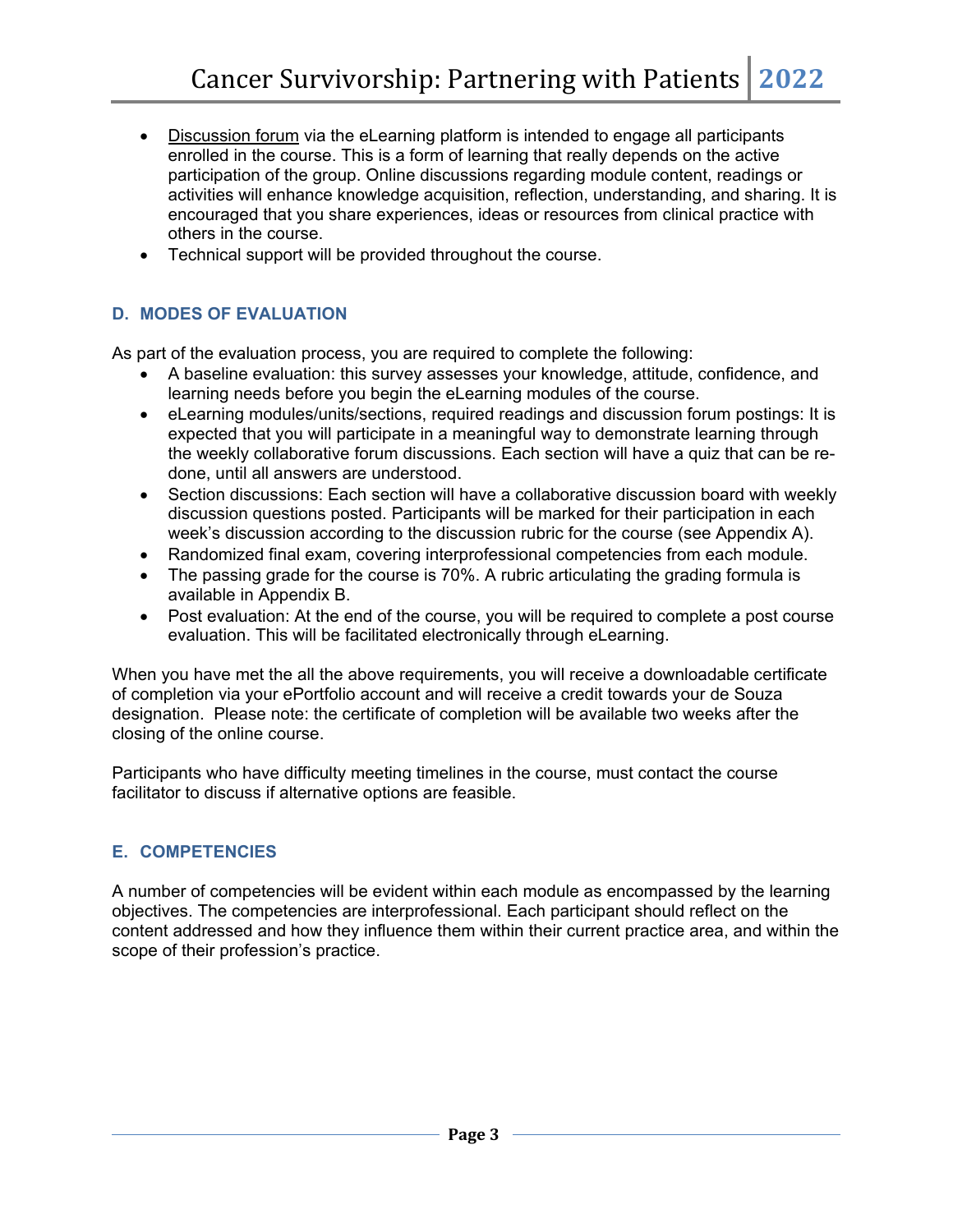# **F. EXPECTATIONS FOR PARTICIPANTS**

To be successful in completing this course, you are encouraged to set aside 2 to 3 hours each week to complete each section as learning is primarily self-directed. The total learning hours for this course is 25 hours.

Sections and modules are to be completed sequentially; participants can choose to go ahead and complete learning activities in multiple sections on their own schedule. Participation in weekly discussions is required during the assigned week.

Your course activity completion will be reflected in your grade book. Evidence of engagement through active participation will result in a positive learning experience. You will be expected to complete all seven sections/ eight modules through the eLearning system and complete all corresponding quizzes, discussions and self-reflection activities.

# **G. FACILITATOR AVAILABILITY**

The facilitator for this course will be responsible to answer questions related to course content, to monitor the online discussion and support discussion, to facilitate the eLearning modules, and be available to you for questions throughout the course. You can expect the facilitator to respond to your queries within a 24-hour time period during the week and within 48 hours on the weekend. Technical support is available by contacting [support@desouzainstitute.com](mailto:support@desouzainstitute.com)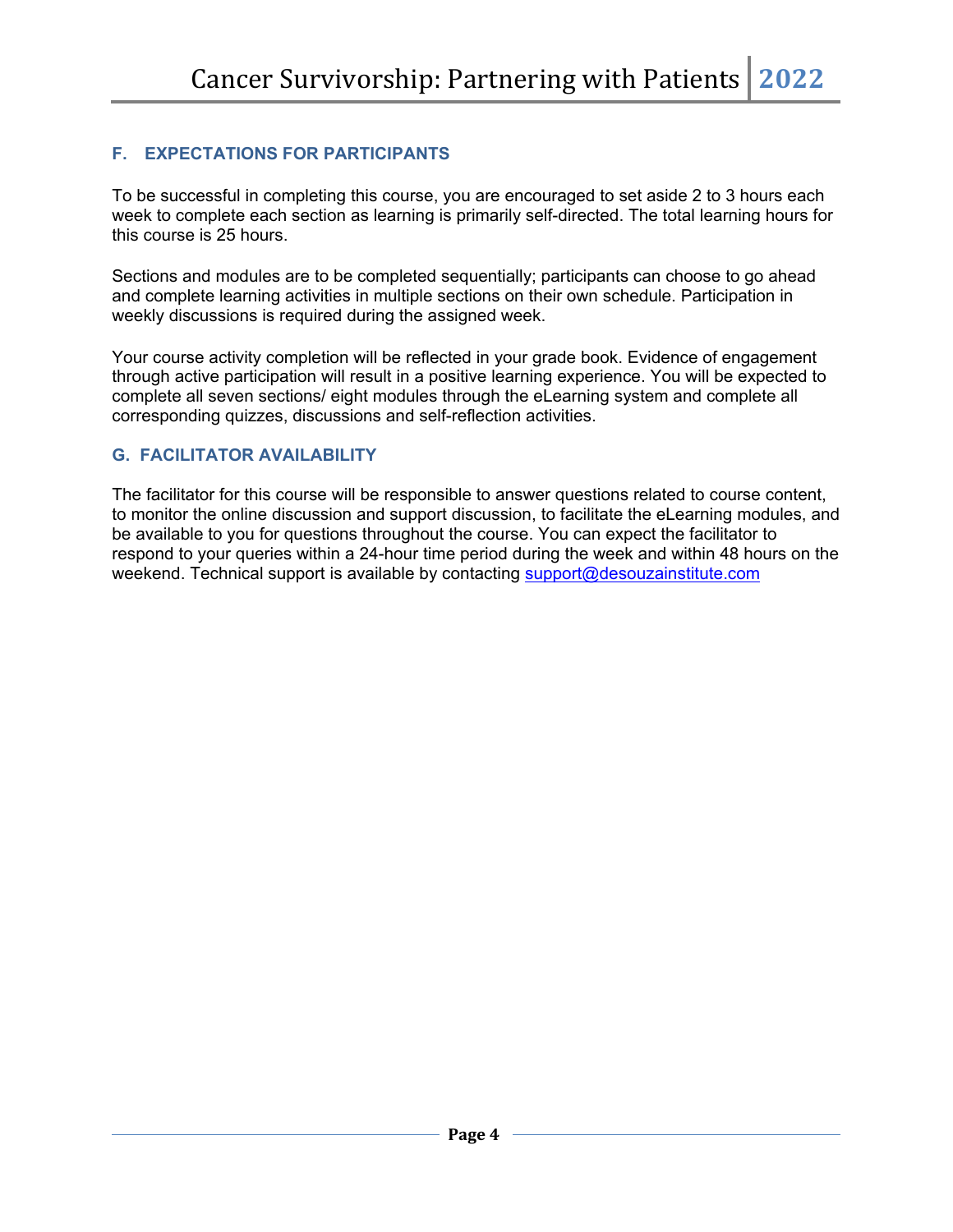# **H. COURSE TIMELINE**

The following sections/modules are to be completed in sequential order according to numerical identifier.

| Section/<br><b>Module</b>     | <b>Topic</b>                                                                                           | <b>Post Date</b>                             | Date to complete |
|-------------------------------|--------------------------------------------------------------------------------------------------------|----------------------------------------------|------------------|
| <b>Introduction</b>           | eLearning Center Orientation                                                                           | Beginning of week End of week one<br>lone    |                  |
| <b>Baseline</b><br>evaluation | Introduction                                                                                           | Beginning of week End of week one<br>one     |                  |
| 1                             | Section one - What is All the<br><b>Fuss About</b>                                                     | Beginning of week End of week two<br>two     |                  |
| $\overline{\mathbf{2}}$       | Section two –Managing Health Beginning of week End of week three<br><b>Care After Cancer Treatment</b> | three                                        |                  |
| 3                             | Section three - Survivor<br>Assessment from a Person-<br>centred Perspective                           | Beginning of week End of week four<br>four   |                  |
| 4                             | Section four - Finding and<br>Managing the New Normal                                                  | Beginning of week End of week five<br>five   |                  |
| 5                             | Section five - Physical Side<br><b>Effects</b>                                                         | Beginning of week   End of week six<br>six   |                  |
| 6                             | Section six - Spirituality and<br>Cancer                                                               | Beginning of week End of week seven<br>seven |                  |
| 17                            | Section seven – Making the<br>Most Out of Life: module 7.1<br>and $7.2$                                | Beginning of week End of week eight<br>eight |                  |
| Exam                          | Exam                                                                                                   | Beginning of week End of week ten<br>nine    |                  |
| Final<br>Evaluation           | Final evaluation                                                                                       | Beginning of week End of week ten<br>nine    |                  |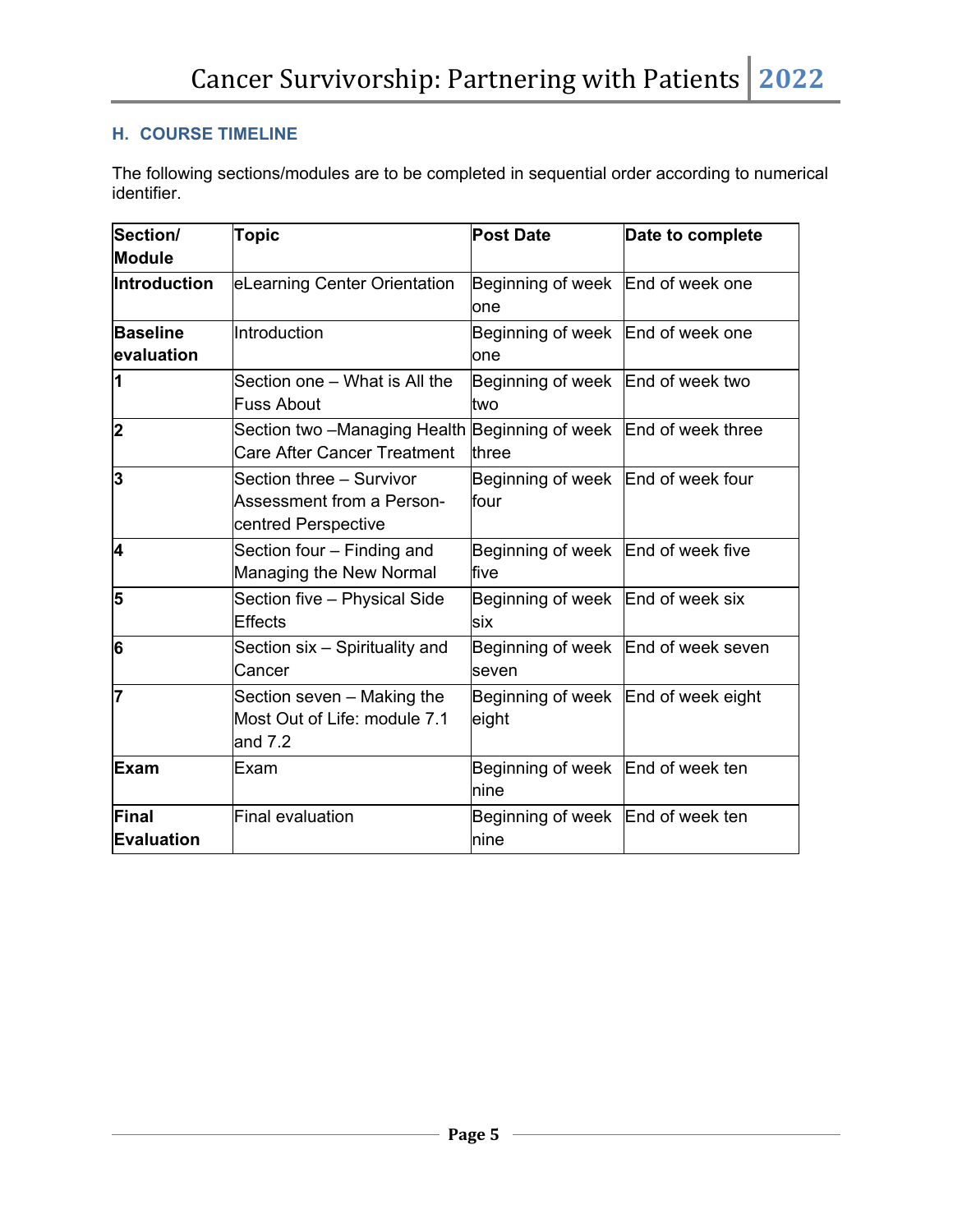# **I. FACILITATOR'S BIOGRAPHY**

## **Aronela Benea, RN, MScN**

Aronela has worked in oncology clinical care and research since 2008. In her previous role as a Clinical Nurse Specialist in Cancer Survivorship Self-Management and Self-Care at Princess Margaret Cancer Centre, she was involved in conducting holistic assessments and developing comprehensive care plans based on self-management principles for cancer survivors who experience late and persisting effects such as lymphedema and cancer related fatigue.

She completed an RNAO Advanced Practice Fellowship that focused on addressing the information and support needs of patients attending a rapid diagnostic clinic for suspicious breast abnormalities. She also developed an online module on chronic disease selfmanagement and self-management support. Currently, she is an Advanced Practice Nurse at Women's College Hospital in the After Cancer Treatment Transition (ACTT) Clinic. She provides cancer survivorship care to patients with various cancers and facilitates their transition back to primary care practitioners.

Aronela has a special interest in cancer survivorship care and research. She has been involved in various studies exploring late and persisting effects of cancer treatment and self-management in cancer care. Aronela is a member of the CANO Research Committee, the CCO Patient Symptom Management Group and the CCO group working on Therapeutic Patient Education Guidelines in Cancer Care.

Aronela has taught survivorship classes for health care professionals from all disciplines and received feedback as one of the best educators at de Souza Institute.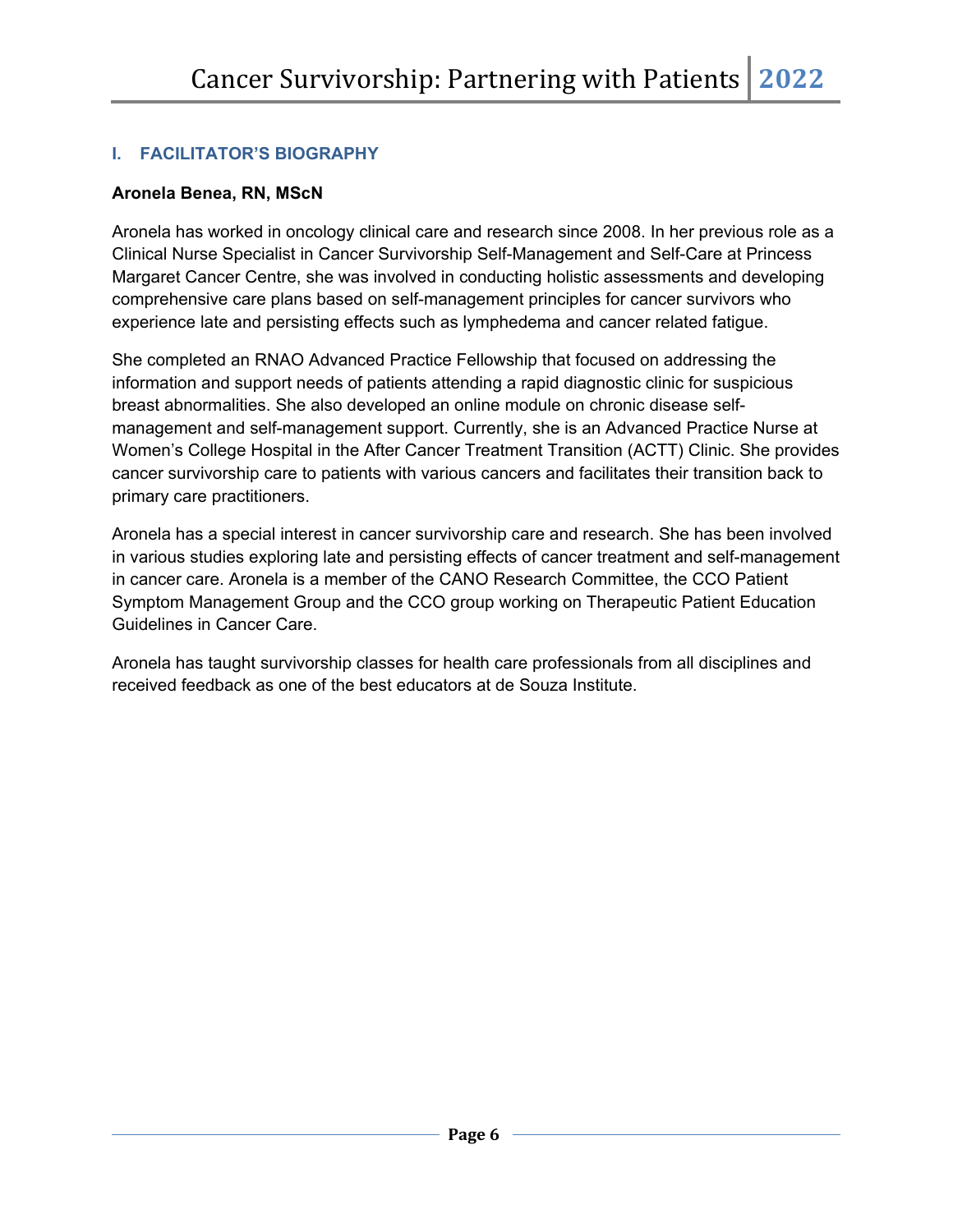## **J. GUIDELINES FOR ONLINE DISCUSSION**

Discussion related to course content will take place in the collaborative discussion forums. The collaborative discussion forums provide you with the opportunity to share ideas and clarify your understanding of course content and readings. To receive a perfect grade, you must make at least two postings for each discussion forum. Your first posting will consist of a thoughtful reflection of the question posed. Additional postings can either initiate a line of discussion or be in response to another participant's posting.

Although your posting should fully articulate your thoughts on a given topic, it should also be concise. To avoid excessively long postings, try to keep your posting under 400 words in length. Try to avoid repetitive messages like "I agree with your posting" unless you are following them with additional information, new ideas or issues. Don't be afraid to disagree with your facilitator or peers as long as you phrase your thoughts respectfully. The idea is to stimulate a thoughtful dialogue, so we all need to take responsibility to both contribute to the discussion and keep it lively and on-going. In order to successfully pass the discussion forum, you must obtain a minimum of 11 out of 15 for each discussion week/ section. Please refer to grading rubric below (Appendix A).

#### **K. SOCIAL FORUM**

This is social forum is provided for you, the participants, to post news, items of general interest, share information about yourselves and to raise topics of interest beyond the specific questions being discussed in the module-specific forums. All messages of a social nature can be posted in the social forum. This forum is open to all participants, including the facilitator.

#### **L. VIRTUAL LIBRARY**

de Souza Institute has a virtual library that can be accessed to those registered in this course or any other de Souza Institute continuing education program. This resource enables you to access over 1500 e-Journals, 200 e-books and 8 on-line databases such as CINHAL or Ovid-Medline. You can use the virtual library to access the required reading materials for your course. The virtual library can be accessed 24 hours a day at any location that has internet access using a login and password.

The direct link is [https://library.desouzainstitute.com](https://library.desouzainstitute.com/)

Required readings and optional readings are provided for each section of the course. Readings are available through the virtual library and online, to supplement learning in the course modules. Required reading elements will be included in the quizzes and final exam. Optional reading elements are there to supplement your learning, and should be done based on the participant's perceived learning need.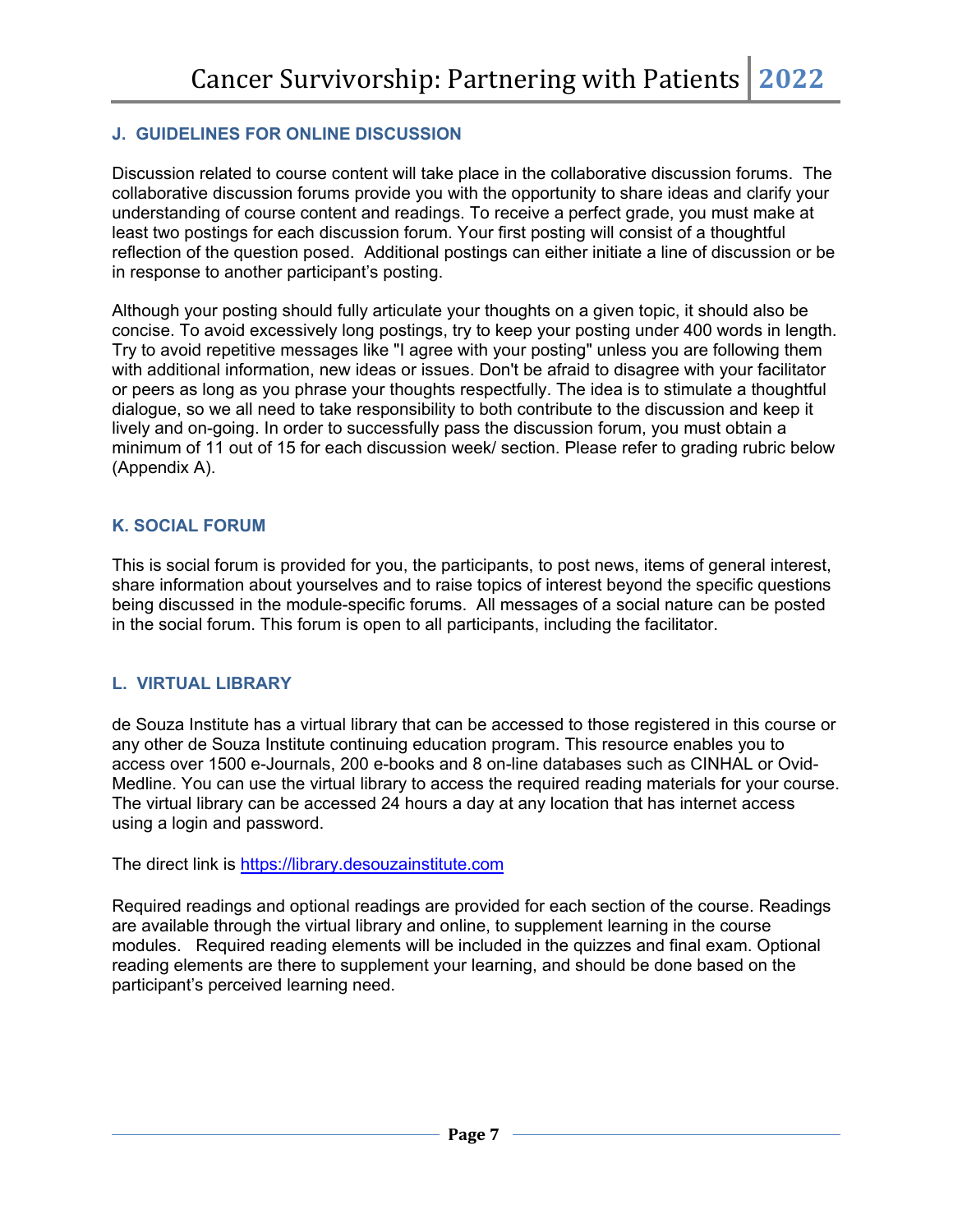#### **M. TECHNICAL SUPPORT**

#### **eLearning Centre Orientation**

If this is the first time you are taking a course offered by de Souza Institute, please complete the eLearning Centre Orientation course (free of charge). This course is designed to introduce you to online learning and help you understand how to navigate through the de Souza Institute eLearning centre and courses. It is strongly recommended that you complete this orientation so you will be able to successfully navigate de Souza's eLearning environment.

#### **de Souza Institute Support**

If you have questions about the content of a course, please email your course facilitator.

If you need assistance accessing or navigating the eLearning Centre, please refer to the eLearning Orientation course. If you have questions or have any general technical difficulties please contact [support@desouzainstitute.com.](mailto:support@desouzainstitute.com)

## **N. POLICIES AND PROCEDURES**

**[Academic Honesty and Copyright Policy](http://www.desouzainstitute.com/academic-honesty-and-copyright-policy)** 

[Cancellations, Incomplete and No Show Policy](http://www.desouzainstitute.com/cancellation-incomplete-or-no-show-policy)

[Request for Accommodation](https://www.desouzainstitute.com/request-for-accommodation-policy/) Policy

Course content and resources provided in this course are based on best practice guidelines from provincial and national bodies. Please consult your educator if you have specific questions related to local protocols and policies as they vary among healthcare organizations.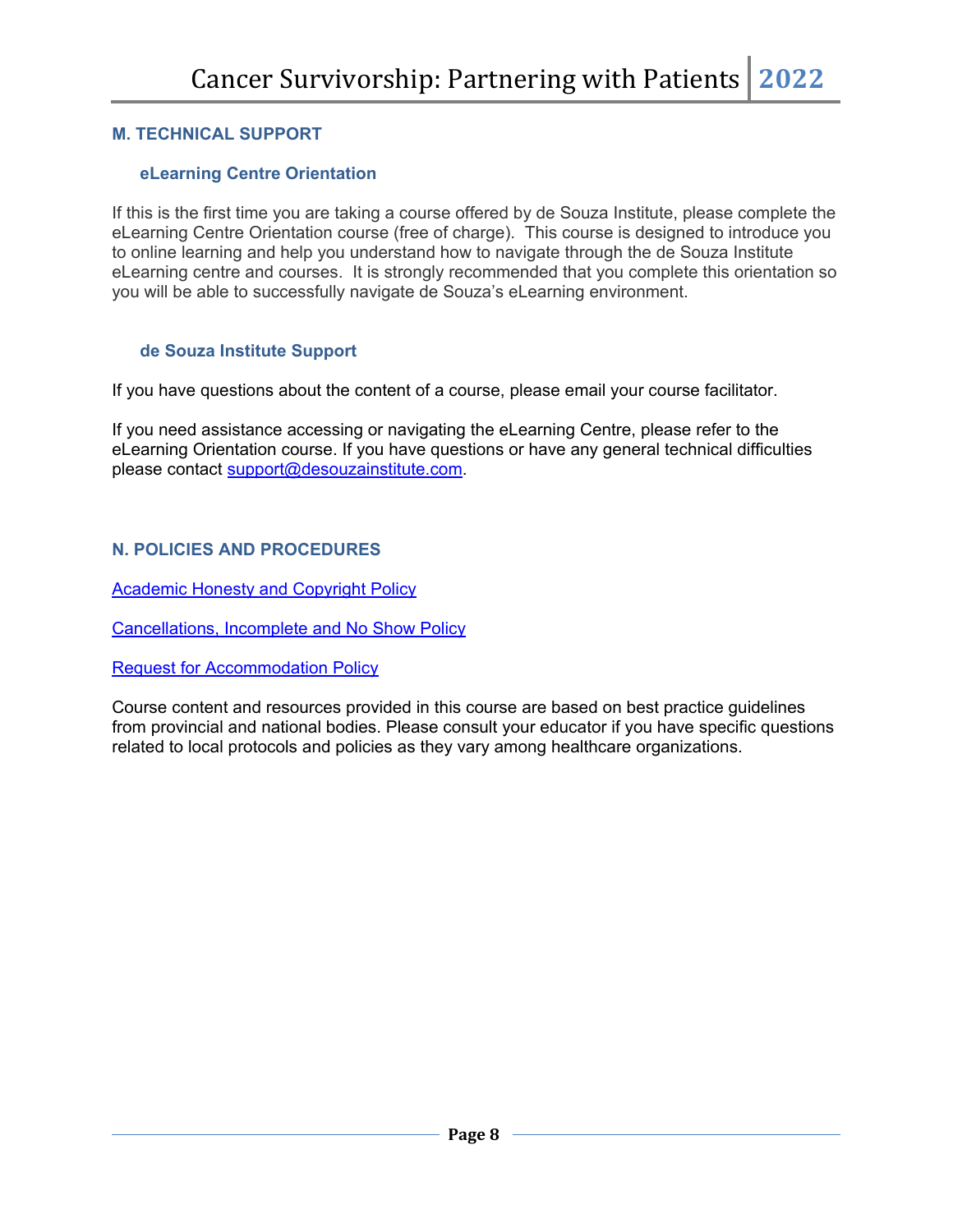| <b>Grading Criteria</b>                                                             | <b>Grading for Discussion Forum Collaboration and Contribution</b>                                                                                                           |                                                                                                                                               |                                                                                                                                                                           |                                                                                                                                                                                                                            |
|-------------------------------------------------------------------------------------|------------------------------------------------------------------------------------------------------------------------------------------------------------------------------|-----------------------------------------------------------------------------------------------------------------------------------------------|---------------------------------------------------------------------------------------------------------------------------------------------------------------------------|----------------------------------------------------------------------------------------------------------------------------------------------------------------------------------------------------------------------------|
|                                                                                     | 0                                                                                                                                                                            |                                                                                                                                               | $\overline{2}$                                                                                                                                                            | 3                                                                                                                                                                                                                          |
| <b>Timely</b><br>collaborative<br>forum discussion<br>contributions                 | Late or not posted<br>or<br>No responses to<br>other participants<br>and facilitator(s)                                                                                      | Only 1 topic posted<br>per discussion forum<br>within timeline<br>0r<br>Only 1 response to<br>other participants or<br>facilitator(s)         | 1 topic posted per<br>discussion forum<br>within timeline<br>0r<br>2 responses posted to<br>other participants or<br>facilitator(s) within<br>timeline                    | 1 topic posted per<br>discussion forum within<br>timeline<br><b>AND</b><br>2 or more response<br>posted to other<br>participants or<br>facilitator(s) within<br>timeline                                                   |
| Able to identify key<br>concepts                                                    | Late or not posted<br>or<br>No evidence that<br>concepts are<br>identified in<br>collaborative<br>discussion                                                                 | Incomplete posting<br>that offer limited<br>understanding of<br>core concepts                                                                 | Provides posting<br>containing a clear<br>understanding of all<br>core concepts                                                                                           | Provides additional<br>evidence, resources or<br>information related to key<br>concept(s) to enhance<br>the learning experience                                                                                            |
| <b>Demonstrates</b><br>comprehension of<br>concepts in<br>various contexts          | Late or not posted<br>or<br>No evidence to infer<br>relationship between<br>theory and practice                                                                              | Provides example(s)<br>of application in<br>practice with limited<br>application of<br>patient-centred<br>approach (where<br>applicable)      | Provides example(s)<br>of application in<br>practice and describes<br>a wholistic patient-<br>centred approach<br>(where applicable)                                      | Provides example(s) of<br>application in practice<br>and describes a wholistic<br>patient-centred approach<br>including analysis (where<br>applicable)                                                                     |
| <b>Knowledge</b><br>integration through<br>critical thinking<br>and/or reflection   | Late or not posted<br>or<br>No evidence of<br>critical thinking<br>and/or reflective<br>thought pertaining to<br>personal<br>perspectives and<br>professional<br>development | Little evidence of<br>critical<br>thinking/reflective<br>thought pertaining to<br>personal<br>perspectives and<br>professional<br>development | Evidence of some<br>reflective thought<br>pertaining to personal<br>perspectives and<br>professional<br>development                                                       | Evidence of strong<br>reflective thought<br>pertaining to personal<br>perspectives and<br>professional development                                                                                                         |
| Integration of a<br>collaborative<br>approach in<br>addressing key<br><b>issues</b> | Late or not posted<br>or<br>No mention of<br>collaborative<br>person-centred care                                                                                            | Posting brief or<br>vague in descripting<br>working with<br>patients and other<br>professionals (where<br>applicable)                         | Posting articulates a<br>detailed example of<br>how patients, families<br>and other providers<br>are involved<br>collaboratively in care<br>delivery(where<br>applicable) | Posting articulates<br>process and results of<br>team based care, i.e.,<br>working together, sharing<br>a common goal,<br>leveraging resources, and<br>providing right service in<br>the right place (where<br>applicable) |

# **Appendix A: Grading Rubric**

**Your grade is the sum total score for each category, ranging from 0 to 15.**